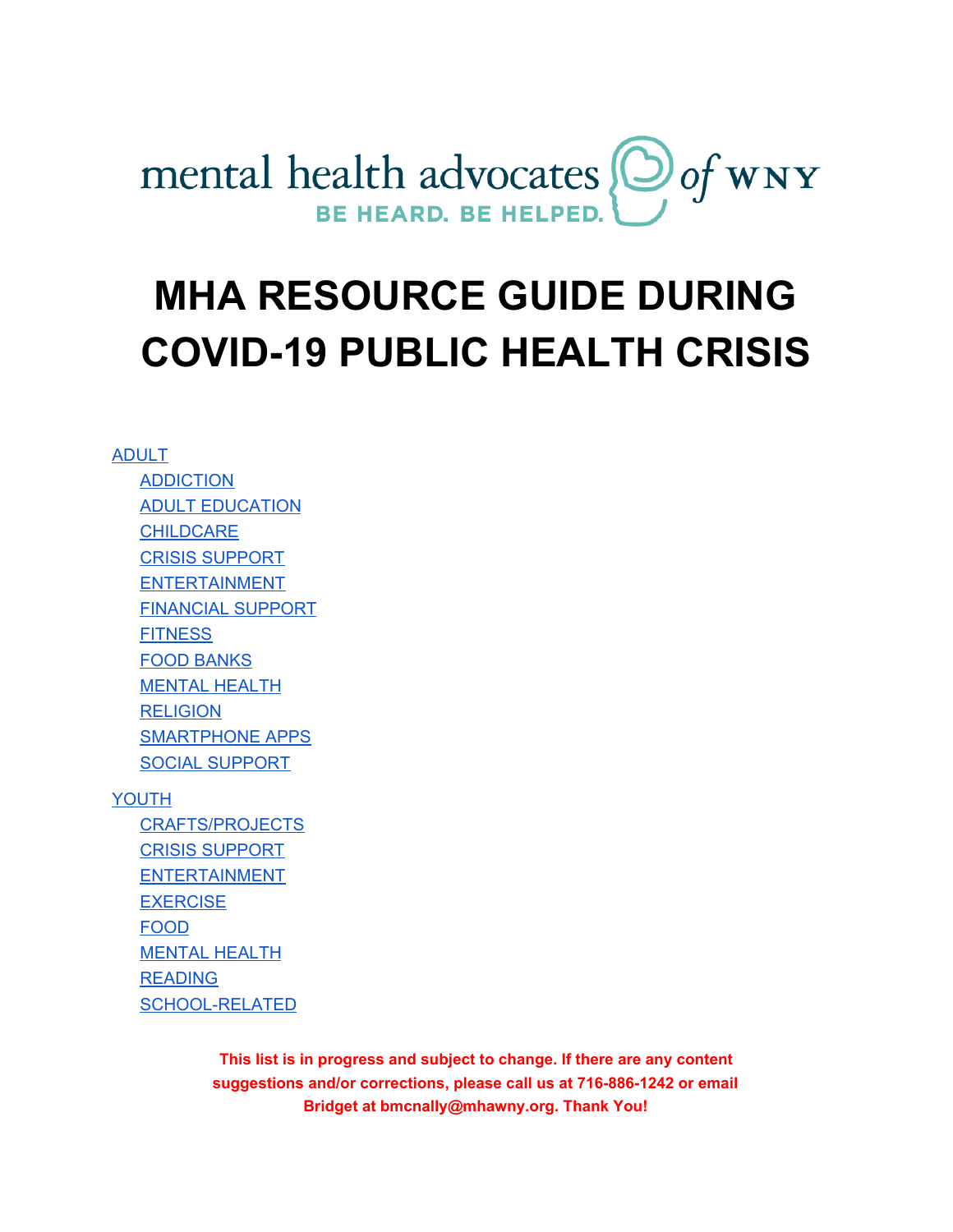# **ADULT**

#### <span id="page-1-1"></span><span id="page-1-0"></span>**ADDICTION**

| Name/info                          | Contact                                         |
|------------------------------------|-------------------------------------------------|
| 24-Hour Addiction Hotline          | 716-831-7007                                    |
| <b>Horizon Health Services</b>     | https://www.horizon-health.org/<br>716-831-1800 |
| Spectrum Health and Human Services | http://www.shswny.org/<br>716-539-5500          |
| <b>Best Self Behavioral Health</b> | http://www.bestselfwny.org/<br>716-884-0888     |

#### <span id="page-1-2"></span>**ADULT EDUCATION**

| Name/info                                                             | Contact                                                                                                            |
|-----------------------------------------------------------------------|--------------------------------------------------------------------------------------------------------------------|
| Sign up for these 450 lvy League courses for<br>free online right now | https://www.timeout.com/usa/news/sign-up-fo<br>r-these-450-ivy-league-courses-for-free-onlin<br>e-right-now-031720 |

#### <span id="page-1-3"></span>**CHILDCARE**

| Name/info                                                                                    | Contact                                                       |
|----------------------------------------------------------------------------------------------|---------------------------------------------------------------|
| West Seneca Central School District First<br>Responder and Medical Professional<br>Childcare | https://www.wscschools.org/site/Default.aspx<br>?PageID=21577 |

#### <span id="page-1-4"></span>**CRISIS SUPPORT**

| Name/info                                                                                             | Contact                                                                       |
|-------------------------------------------------------------------------------------------------------|-------------------------------------------------------------------------------|
| Substance Abuse and Mental Health<br>Services Administration's (SAMHSA's)<br><b>Disaster Distress</b> | Helpline: 1-800-985-5990 or text TalkWithUs<br>to 66746. (TTY 1-800-846-8517) |
| Crisis Services 24-Hour Crisis Hotline                                                                | 716-834-3131                                                                  |
| Chautauqua County Hotline                                                                             | 1-800-724-0461                                                                |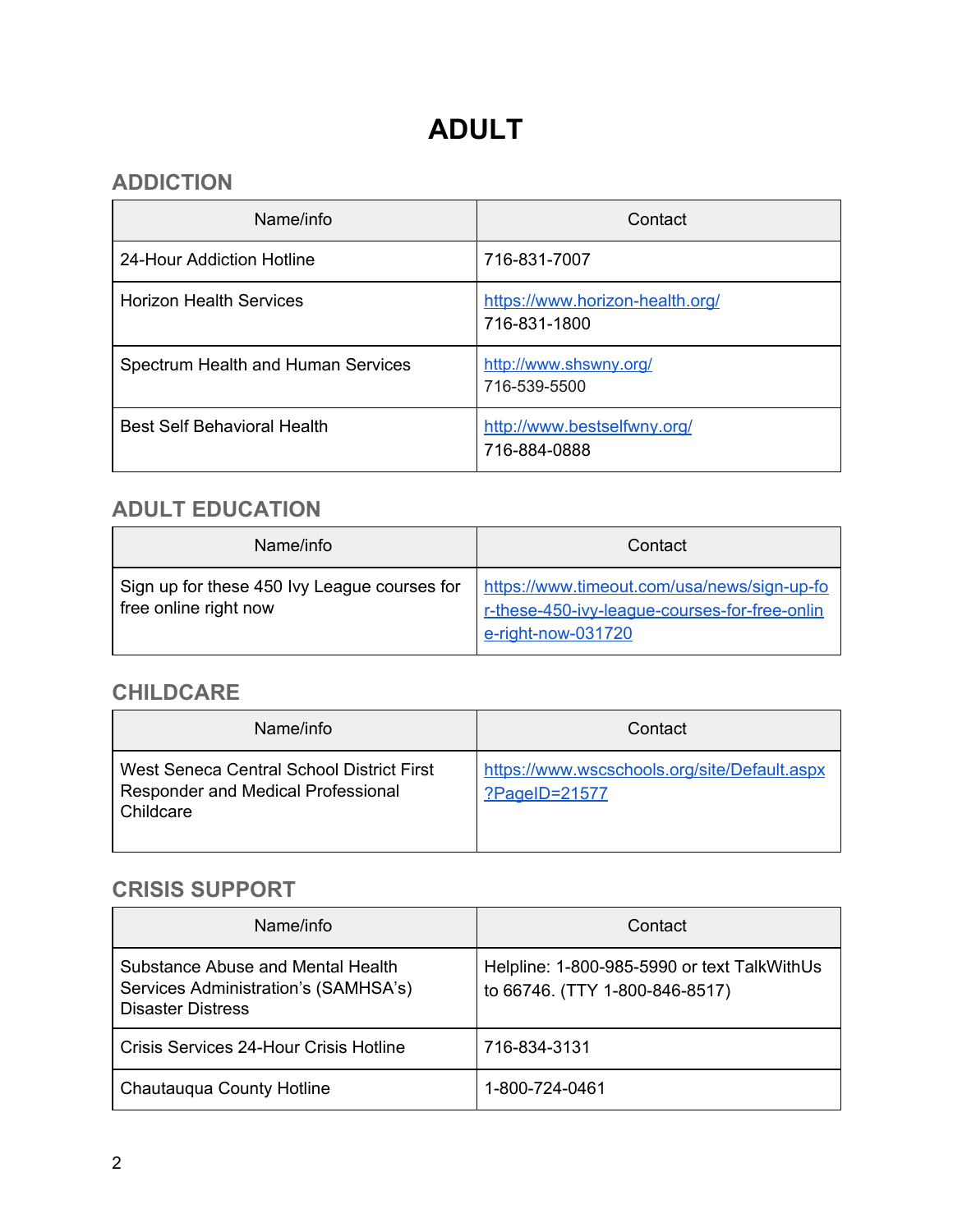| 24-Hour Erie County Domestic Violence<br>Hotline                                                                                                                                | 716-862-HELP                                                                                       |
|---------------------------------------------------------------------------------------------------------------------------------------------------------------------------------|----------------------------------------------------------------------------------------------------|
| NYS Domestic and Sexual Violence Hotline                                                                                                                                        | 716-862-HELP                                                                                       |
| NYS Domestic and Sexual Violence Hotline                                                                                                                                        | 1-800-942-6906                                                                                     |
| <b>National Suicide Prevention Lifeline</b>                                                                                                                                     | 1-800-273-8255                                                                                     |
| Spectrum Health and Human Services Crisis<br>Line                                                                                                                               | 716-710-5172                                                                                       |
| <b>Crisis Text Line</b>                                                                                                                                                         | Text HOME to 741741                                                                                |
| The Trevor Project, a lifeline for LGBTQ<br>youth under the age of 25                                                                                                           | 1-866-488-7386<br>Text START to 678678                                                             |
| <b>National Domestic Violence Hotline</b>                                                                                                                                       | 1-800-799-7233                                                                                     |
| <b>211 WNY</b><br>Free and confidential link to health and<br>human services 24/7                                                                                               | Call: 211 or 888-696-9211<br>Text your zip code to 898-211                                         |
| The Renewal Center<br>After hours crisis drop in program for<br>individuals having a crisis that may lead to<br>the hospital emergency room.                                    | 327 Elm Street<br>Buffalo, NY 14203<br>www.wnyil.org<br>716-245-4200<br>3pm-11pm/ 7 days a week    |
| <b>Refreshing Waters Respite</b><br>A 1-5 day stay hospital diversion program<br>operating in a bed and breakfast style house<br>for people going through psychological crises. | 75 Jamestown Street<br>Gowanda, NY 14070<br>www.wnyhousingoptions.org<br>716-248-2886<br>Open 24/7 |
| Peer Support Warmline                                                                                                                                                           | 884-749-3848<br>716-248-2886<br>Open 24/7                                                          |
| Peer Support Texting Line                                                                                                                                                       | 716-392-2221<br>Open 24/7                                                                          |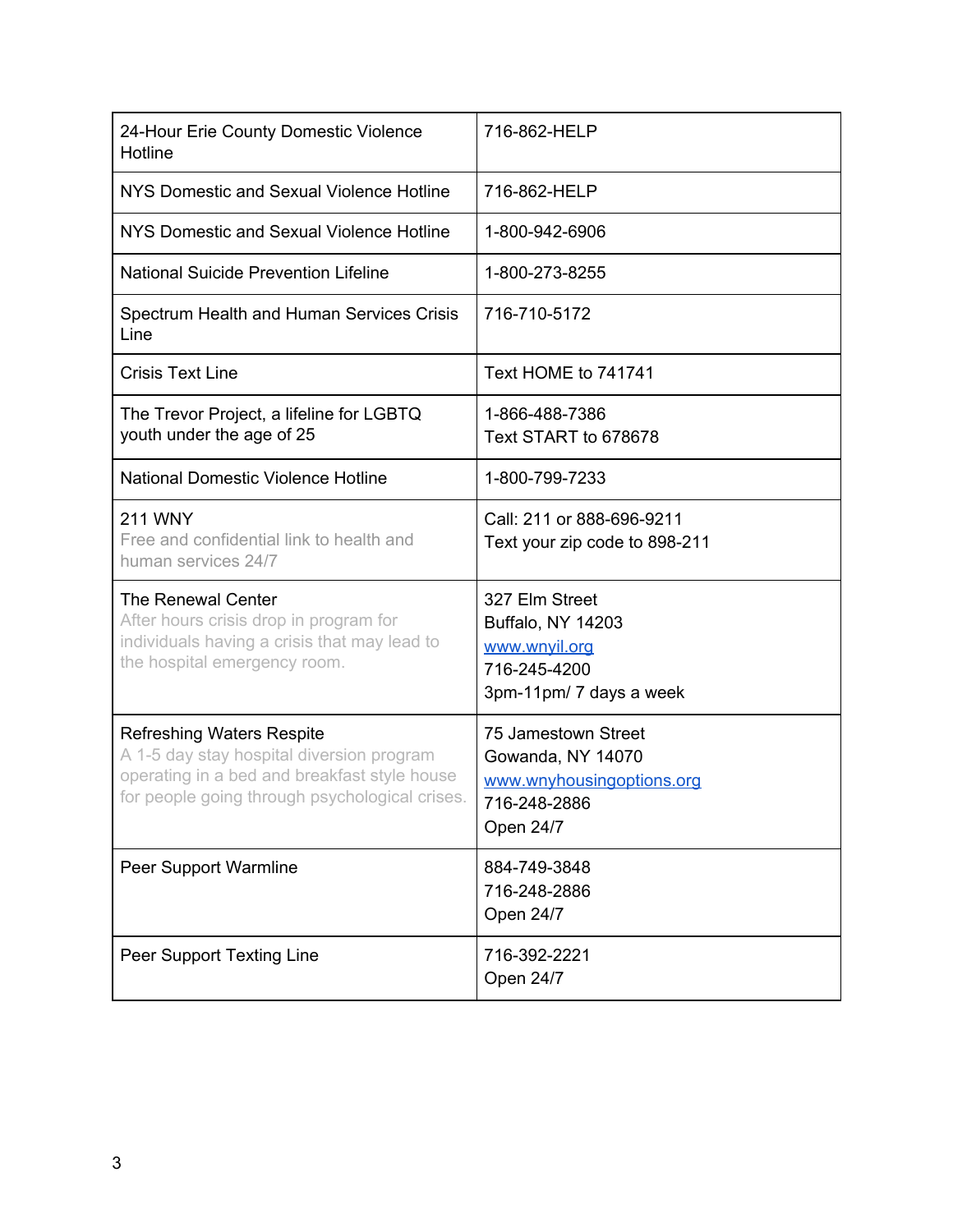#### **ENTERTAINMENT**

| Name/info                                       | Contact                                      |
|-------------------------------------------------|----------------------------------------------|
| The Kennedy Center Digital Stage                | https://www.kennedy-center.org/digitalstage/ |
| Erie County Library (e-books and<br>audiobooks) | https://buffalo.overdrive.com/               |
| Louvre - virtual tours of the French museum     | https://www.louvre.fr/en/visites-en-ligne    |
| The Metropolitan Opera<br>Nightly opera stream. | https://www.metopera.org                     |

#### <span id="page-3-0"></span>**FINANCIAL SUPPORT**

| Name/info                                                                                                                                                                                                               | Contact                                                                                                                       |
|-------------------------------------------------------------------------------------------------------------------------------------------------------------------------------------------------------------------------|-------------------------------------------------------------------------------------------------------------------------------|
| Health Well Foundation: COVID-19 Ancillary<br>Costs<br>Assistance with costs associated with<br>delivered food, medication, diagnostics,<br>transportation and telehealth as a result of<br>COVID-19 risk or incidence. | https://www.healthwellfoundation.org/fund/co<br>vid-19-fund/?utm_medium=social&utm_sourc<br>e=MHA&utm_campaign=COVID-19_story |

#### <span id="page-3-1"></span>**FITNESS**

<span id="page-3-2"></span>

| Name/info                                                               | Contact                                      |
|-------------------------------------------------------------------------|----------------------------------------------|
| <b>Planet Fitness free home workouts</b>                                | https://www.planetfitness.com/               |
| Power Yoga Buffalo                                                      | https://poweryogabuffalo.com/                |
| <b>Revolution Buffalo</b><br>At-home workouts saved on their Instagram. | https://www.instagram.com/revolutionbuffalo/ |
| Yoga Parkside                                                           | https://www.yogaparkside.org/                |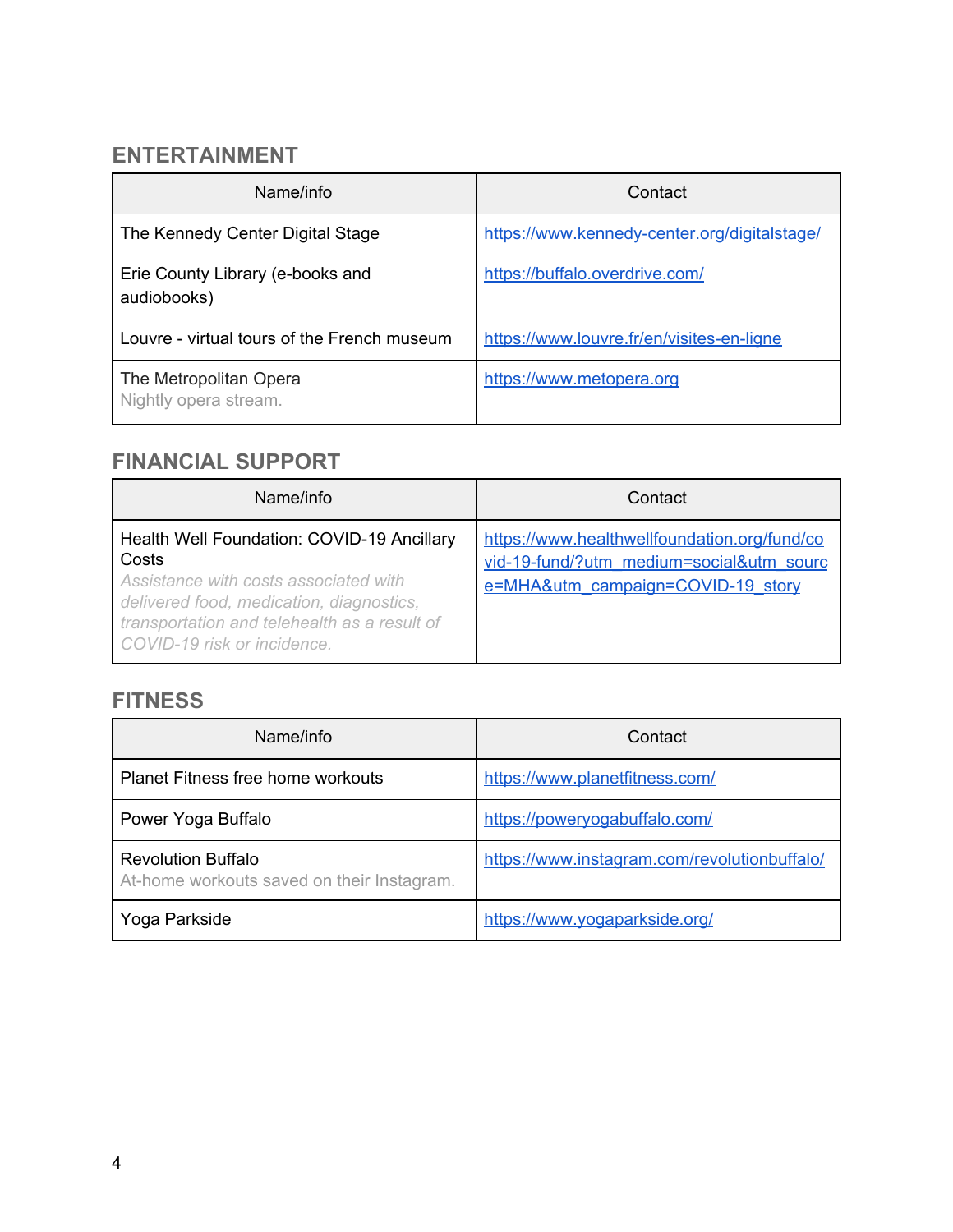#### **FOOD BANKS**

| Name/info                    | Contact                                                                                                                            |
|------------------------------|------------------------------------------------------------------------------------------------------------------------------------|
| <b>Food Pantry Locator</b>   | https://www.foodbankwny.org/pantry-locator/                                                                                        |
| Friends of the Night People  | https://friendsofnightpeople.com/covid-19-upd<br>ates/?fbclid=IwAR00wnrc6vj3cBE27CcEpgM<br>CaWcGYPyKDXEx2YSwzxHE V T8AYtSj4<br>5oU |
| <b>Catholic Charities</b>    | https://www.ccwny.org/services/food-pantries                                                                                       |
| Find Your Regional Food Bank | https://www.health.ny.gov/prevention/nutrition<br>/hpnap/regional foodbank map.htm                                                 |

#### <span id="page-4-0"></span>**MENTAL HEALTH**

| Name/info                                                                   | Contact                                                                                                      |
|-----------------------------------------------------------------------------|--------------------------------------------------------------------------------------------------------------|
| Mental Health Advocates of WNY Information<br>& Referral Line               | Monday-Friday, 8:30AM-4:30PM<br>716-886-1242                                                                 |
| Managing Stress and Anxiety: Tips from the<br><b>CDC</b>                    | https://www.cdc.gov/coronavirus/2019-ncov/p<br>repare/managing-stress-anxiety.html                           |
| Spectrum Health and Human Services                                          | http://www.shswny.org/<br>716-539-5500                                                                       |
| Spectrum Health and Human Services Mental<br><b>Health Urgent Care</b>      | Monday-Friday, 8AM-5:30PM<br>1280 Main Street, Buffalo, NY, 14209                                            |
| <b>Best Self Behavioral Health</b>                                          | http://www.bestselfwny.org/<br>716-884-0888                                                                  |
| Horizon Health Services: Addiction, Rehab,<br>and Mental Health services    | https://www.horizon-health.org/<br>716-831-1800                                                              |
| COVID-19 Information and Referrals from<br><b>Mental Health America</b>     | https://mhanational.org/covid19?fbclid=lwAR0<br>8got9HCltbaB3kpZC35dhyS2zF0dJo7qpRM2<br>Zidk-Vlvl0dazcfFKrKw |
| Erie County Warm Line<br>Monday-Friday 5-11PM<br>Saturday and Sunday 5-11PM | 1-844-749-3848                                                                                               |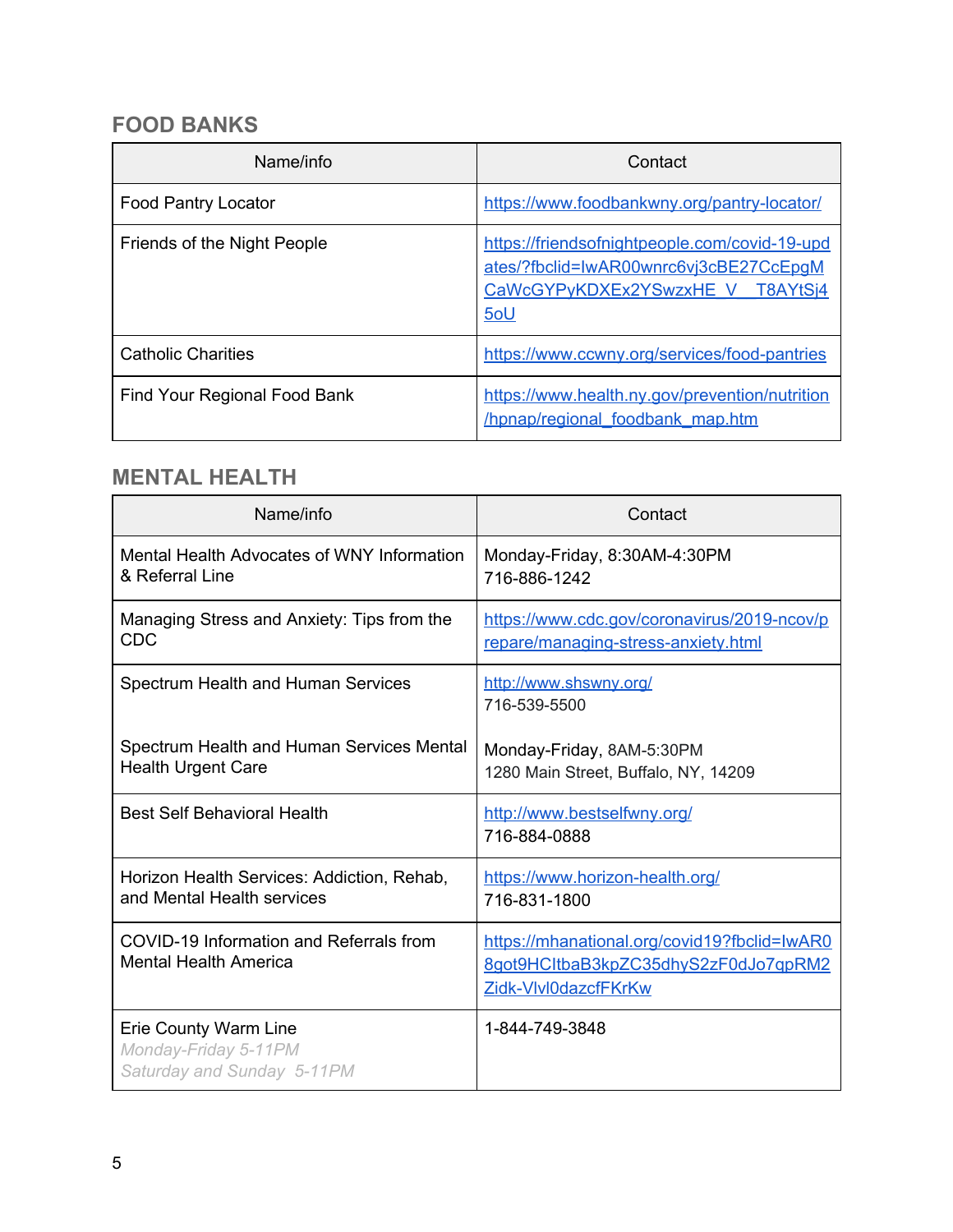| Chaut/Catt Warmline<br>Hours are 4-11PM daily, 7 days a week                                                                                                                                                                                                                     | 1-877-426-4373<br>Texting available at 1-716-392-0252                                                                                                           |
|----------------------------------------------------------------------------------------------------------------------------------------------------------------------------------------------------------------------------------------------------------------------------------|-----------------------------------------------------------------------------------------------------------------------------------------------------------------|
| <b>Catholic Charities</b>                                                                                                                                                                                                                                                        | https://www.ccwny.org/<br>716-856-4494                                                                                                                          |
| Community Health Center of Buffalo, Inc                                                                                                                                                                                                                                          | https://chcb.net/<br>716-986-9199                                                                                                                               |
| Dale Association                                                                                                                                                                                                                                                                 | http://daleassociation.com/<br>716-433-1886                                                                                                                     |
| <b>ECMC's Help Center</b><br>An urgent care service for walk-in mental<br>health treatment of adults in crisis who do not<br>require psychiatric emergency treatment or<br>inpatient care<br>Individualized services addressing each<br>patient's needs with a focus on wellness | 716-898-1594                                                                                                                                                    |
| <b>Endeavor Health Services</b>                                                                                                                                                                                                                                                  | https://www.ehsny.org/<br>(716) 895-6700                                                                                                                        |
| Evergreen Health                                                                                                                                                                                                                                                                 | https://www.evergreenhs.org/covid-19/<br>(716) 847-2441                                                                                                         |
| <b>NAMI Helpline</b><br>Mental health information and support                                                                                                                                                                                                                    | https://namibuffalony.org<br>716-226-6264                                                                                                                       |
| Calm.com<br>Meditations, sleep stories, calming music,<br>calm for kids                                                                                                                                                                                                          | https://www.calm.com/blog/take-a-deep-breat<br>h?utm_source=lifecycle&utm_medium=email<br><u>&amp;utm campaign=difficult times subs 03172</u><br>$\overline{0}$ |

#### <span id="page-5-0"></span>**RELIGION**

| Name/info                       | Contact                      |
|---------------------------------|------------------------------|
| OLV Basilica Weekly Sunday Mass | https://www.olvbasilica.org/ |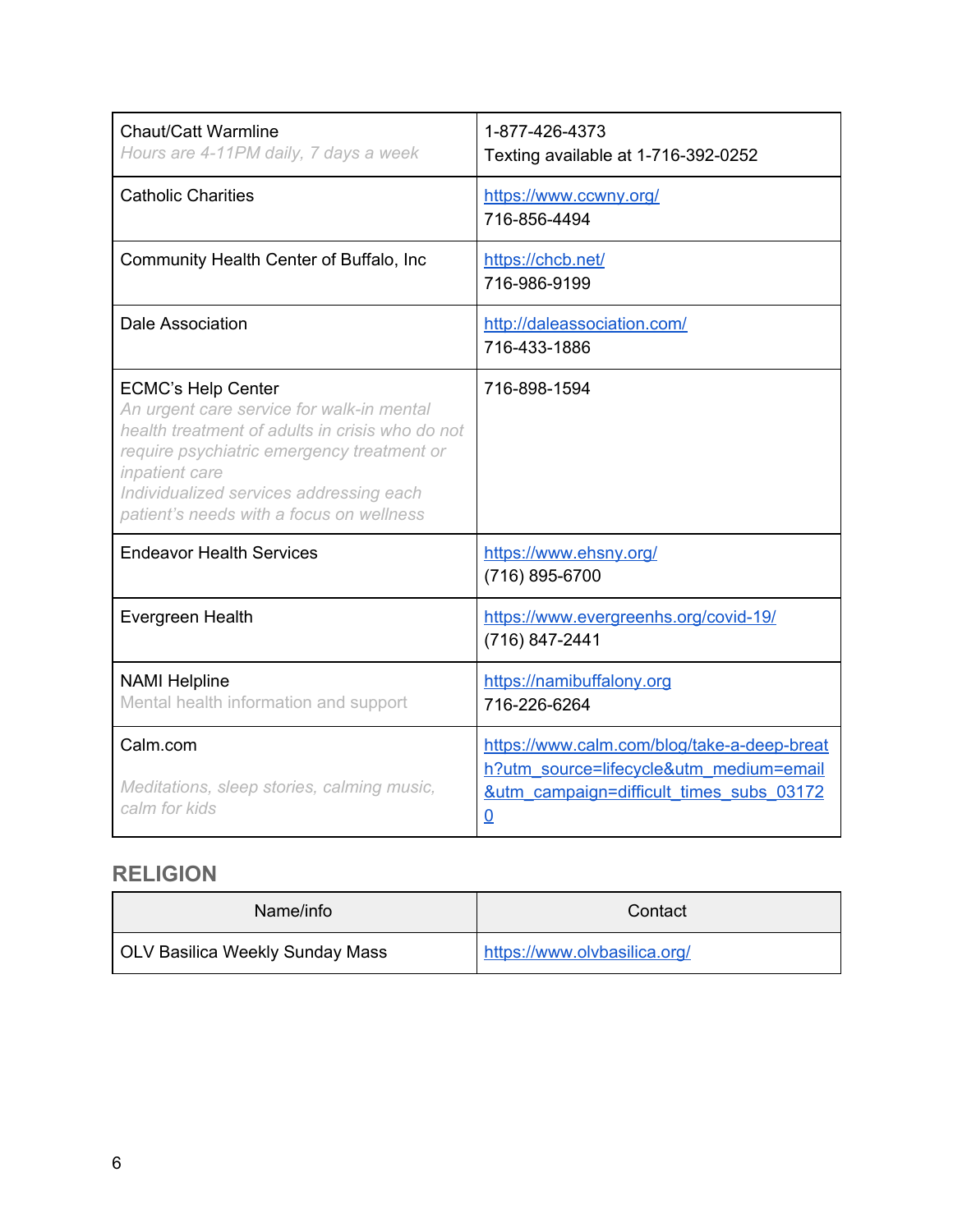#### **SMARTPHONE APPS**

| Name/info                                                                  | Contact                    |
|----------------------------------------------------------------------------|----------------------------|
| Reflectly: Journal for Happiness                                           | https://reflectly.app/     |
| Jour: Journal for Mindfulness                                              | https://jour.com/          |
| Woebot - Your Self-Care Expert<br><b>CBT, DBT &amp; mindfulness skills</b> | https://woebot.io/         |
| Lyf - You're not alone<br>Support without judgement                        | https://www.lyfapp.com.au/ |

#### <span id="page-6-0"></span>**SOCIAL SUPPORT**

| Name/info                                                                                                              | Contact                                                                                                                                                                                                                 |
|------------------------------------------------------------------------------------------------------------------------|-------------------------------------------------------------------------------------------------------------------------------------------------------------------------------------------------------------------------|
| Inspire: Mental health support group and<br>discussion community                                                       | https://www.inspire.com/groups/mental-health<br>-america/?origin=freshen                                                                                                                                                |
| Depression and Bipolar Support Alliance                                                                                | https://www.dbsalliance.org/support/chapters-<br>and-support-groups/online-support-groups/?u<br>tm medium=email&utm source=dbsa&utm c<br>ontent=2+-+DBSA+Online+Support+Group&u<br>tm_campaign=COVID-19&source=COVID-19 |
| <b>Compeer of Greater Buffalo</b><br>Providing social support and an ear to listen<br>for people feeling disconnected. | Call: 883-3331 x 314<br>Email to request a call:<br>Heidi@compeerbuffalo.org                                                                                                                                            |
| Activities you can do from home on YouTube                                                                             | https://youtu.be/UPq4lBbzWCc                                                                                                                                                                                            |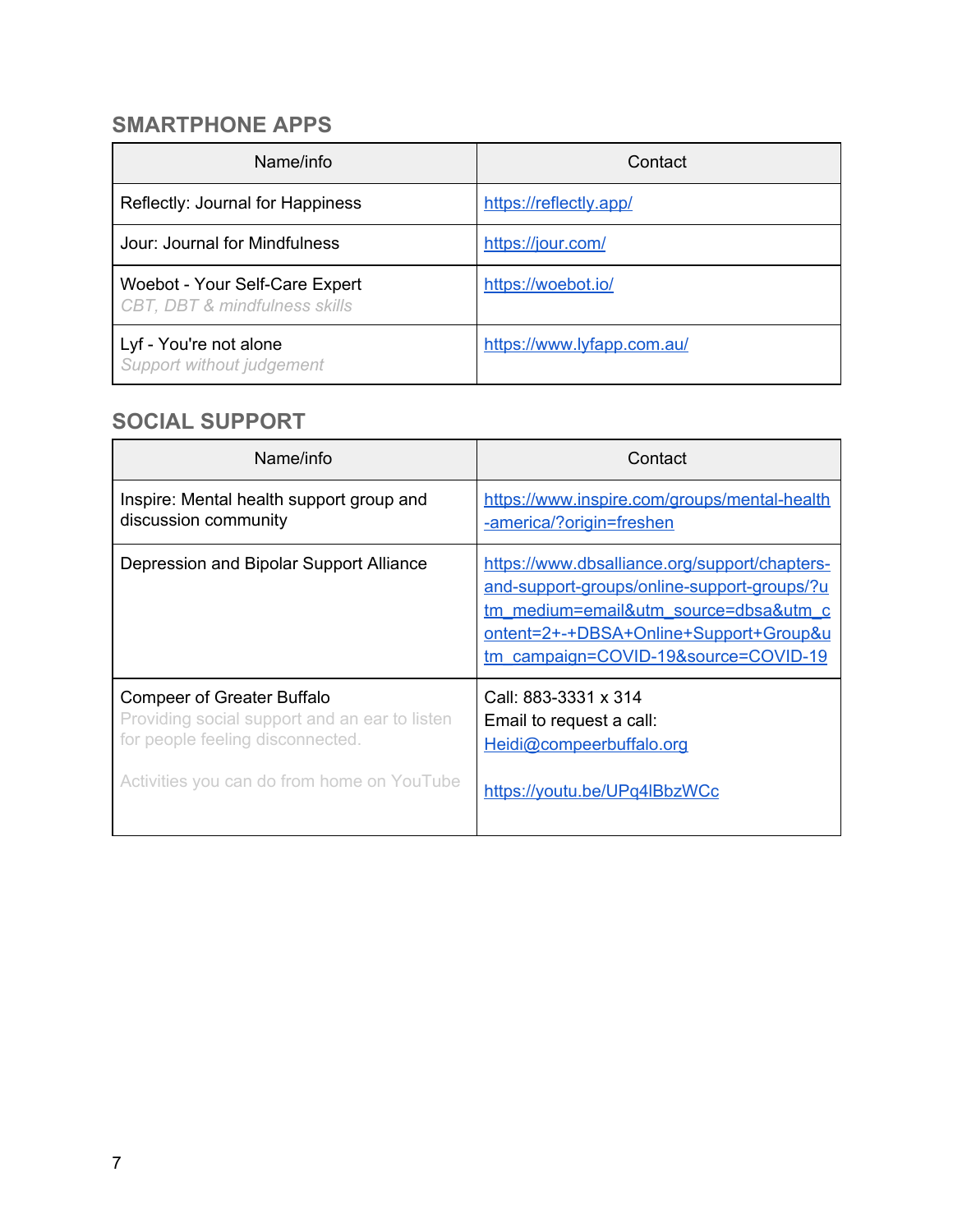# **YOUTH**

#### <span id="page-7-1"></span><span id="page-7-0"></span>**CRAFTS/PROJECTS**

| Name/info            | Contact                                                       |
|----------------------|---------------------------------------------------------------|
| Hello, Wonderful     | https://www.hellowonderful.co/                                |
| Recycle and Play     | https://www.instagram.com/recycleandplay/                     |
| GoNoodle             | https://www.gonoodle.com/                                     |
| Stay at Home Science | https://californiasciencecenter.org/stuck-at-ho<br>me-science |

#### <span id="page-7-2"></span>**CRISIS SUPPORT**

| Name/info                                                                                  | Contact                        |
|--------------------------------------------------------------------------------------------|--------------------------------|
| Kids' Helpline                                                                             | 716-834-1144<br>1-877-KIDS-400 |
| Spectrum C.A.R.E.S<br>Crisis response for all youth under the age of<br>18 in Erie County. | 716-882-4357<br>24/7           |

#### <span id="page-7-3"></span>**ENTERTAINMENT**

| Name/info | Contact |
|-----------|---------|
|           |         |
|           |         |

#### <span id="page-7-4"></span>**EXERCISE**

| Name/info                                                           | Contact                                                |
|---------------------------------------------------------------------|--------------------------------------------------------|
| Cosmic Kids Yoga                                                    | https://www.youtube.com/user/CosmicKidsYo<br><u>ga</u> |
| Revolution Buffalo Kids At Home Workout<br>posted on Instagram feed | https://www.instagram.com/revolutionbuffalo/           |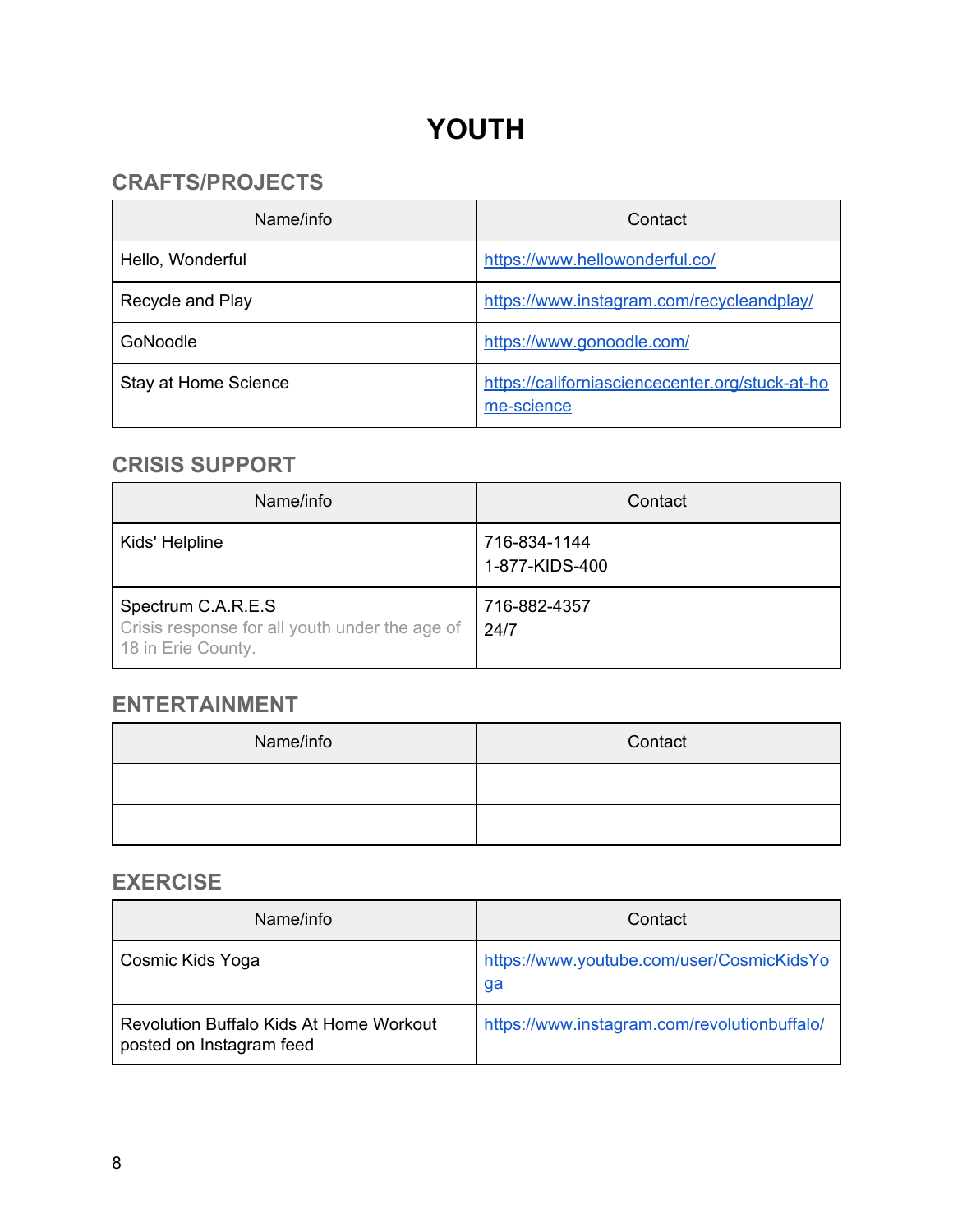#### <span id="page-8-0"></span>**FOOD**

| Name/info                                                                                                                                             | Contact                                                                                                        |
|-------------------------------------------------------------------------------------------------------------------------------------------------------|----------------------------------------------------------------------------------------------------------------|
| West Seneca School District                                                                                                                           | https://www.wscschools.org//cms/lib/NY0220<br>5793/Centricity/Domain/23/Food%20Distributi<br>on%20letter.pdf   |
| <b>Buffalo Public Schools</b><br>Schools listed will be open to provide breakfast<br>and lunch to families with students in the Buffalo<br>Community. | https://www.buffaloschools.org/Page/88598                                                                      |
| Ken-Ton UFSD                                                                                                                                          | https://www.ktufsd.org/Page/18948?fbclid=lw<br>AR0KykVCTjq AKxusyDakeBCEP9z9b2zWs<br>gMBY8R9aHvrKSOh3WxtOD8HQ8 |

## <span id="page-8-1"></span>**MENTAL HEALTH**

| Name/info                                                                                | Contact                                                                   |
|------------------------------------------------------------------------------------------|---------------------------------------------------------------------------|
| <b>NAMI Buffalo</b><br>Family and caregiver support                                      | https://namibuffalony.org<br>716-226-6264 opt 1                           |
| <b>Best Self Behavioral Health</b>                                                       | http://www.bestselfwny.org/<br>716-884-0888                               |
| <b>Child and Family Services</b>                                                         | https://cfsbny.org<br>716-842-0668                                        |
| <b>Endeavor Health Services</b>                                                          | https://www.ehsny.org/<br>(716) 895-6700                                  |
| The Clay Center for Young Healthy Minds                                                  | www.mghclaycenter.org                                                     |
| Child Mind Institute: Daily Newsletter for<br>Supporting Kids During the COVID-19 Crisis | https://signup.e2ma.net/signup/1917784/1800<br>565/                       |
| Parent Network of WNY                                                                    | https://parentnetworkwny.org<br>info@parentnetworkwny.org<br>716-332-4170 |
| <b>EPIC</b>                                                                              | https://www.epicforchildren.org/<br>716-332-4100                          |
| <b>Catholic Charities</b>                                                                | https://www.ccwny.org/<br>716-856-4494                                    |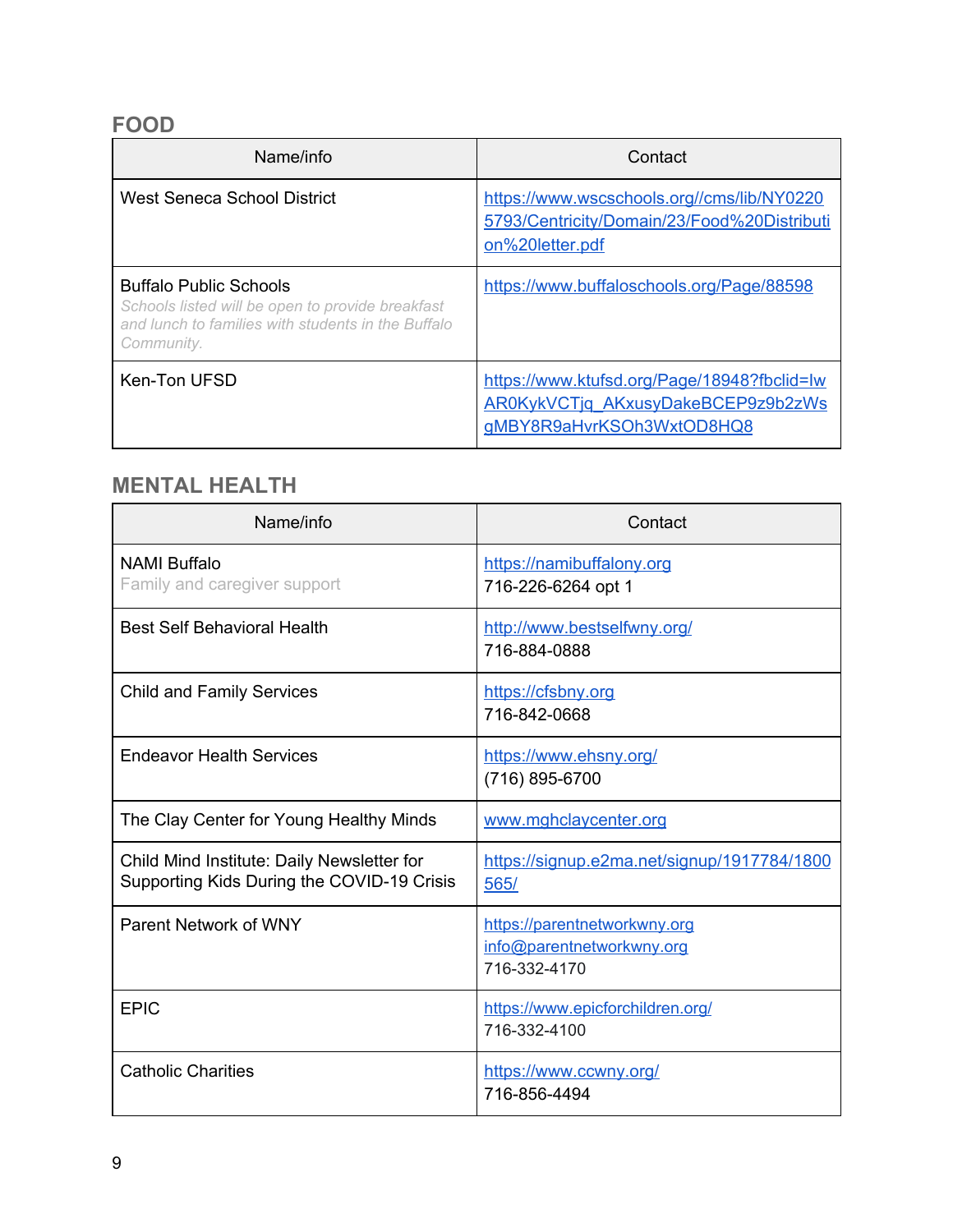#### <span id="page-9-0"></span>**READING**

| Name/info                                                                                                                              | Contact                                                                                           |
|----------------------------------------------------------------------------------------------------------------------------------------|---------------------------------------------------------------------------------------------------|
| <b>Virtual Storytime</b>                                                                                                               | https://www.bklynlibrary.org/calendar/list/Virtu<br>al%20Programming                              |
| Charter to Offer Free Access to Spectrum<br>Broadband and Wi-Fi For 60 Days For New<br>K-12 and College Student Households and<br>More | To enroll call 1-844-488-8395. Installation<br>fees will be waived for new student<br>households. |

### <span id="page-9-1"></span>**SCHOOL-RELATED**

| Name/info                                                                                                                                         | Contact                                                                                                           |
|---------------------------------------------------------------------------------------------------------------------------------------------------|-------------------------------------------------------------------------------------------------------------------|
| Scholastic "Learn at Home" website                                                                                                                | https://classroommagazines.scholastic.com/s<br>upport/learnathome.html                                            |
| Kiddie Science (ages 2+)                                                                                                                          | https://www.kiddiescience.org/online-learning.<br>html                                                            |
| NASA activities (grades K-12)                                                                                                                     | https://www.jpl.nasa.gov/edu/learn/                                                                               |
| PBS Kids Daily Newsletter                                                                                                                         | http://public.pbs.org/PBSKIDSDaily?source=t<br>W                                                                  |
| <b>Smithsonian Science Education Center</b>                                                                                                       | https://ssec.si.edu/                                                                                              |
| 7th Grade History Lessons                                                                                                                         | https://historywithmrst.webnode.com/?fbclid=l<br>wAR0DRuTfBRIh8kA5zBWz5rwPANsEKK1G<br>vm8a_06Ct11sGytA-gcxCBY0cpw |
| <b>Virtual School Activities</b><br>A collection of sites to live webcams, virtual<br>tours/trips, and other miscellaneous fun<br>academic sites. | https://virtualschoolactivities.com/                                                                              |
| Distance Learning Resources from the<br>Smithsonian                                                                                               | https://learninglab.si.edu/distancelearning                                                                       |
| <b>Discovery Education: Virtual Field Trips</b>                                                                                                   | https://www.discoveryeducation.com/commun<br>ity/virtual-field-trips/                                             |